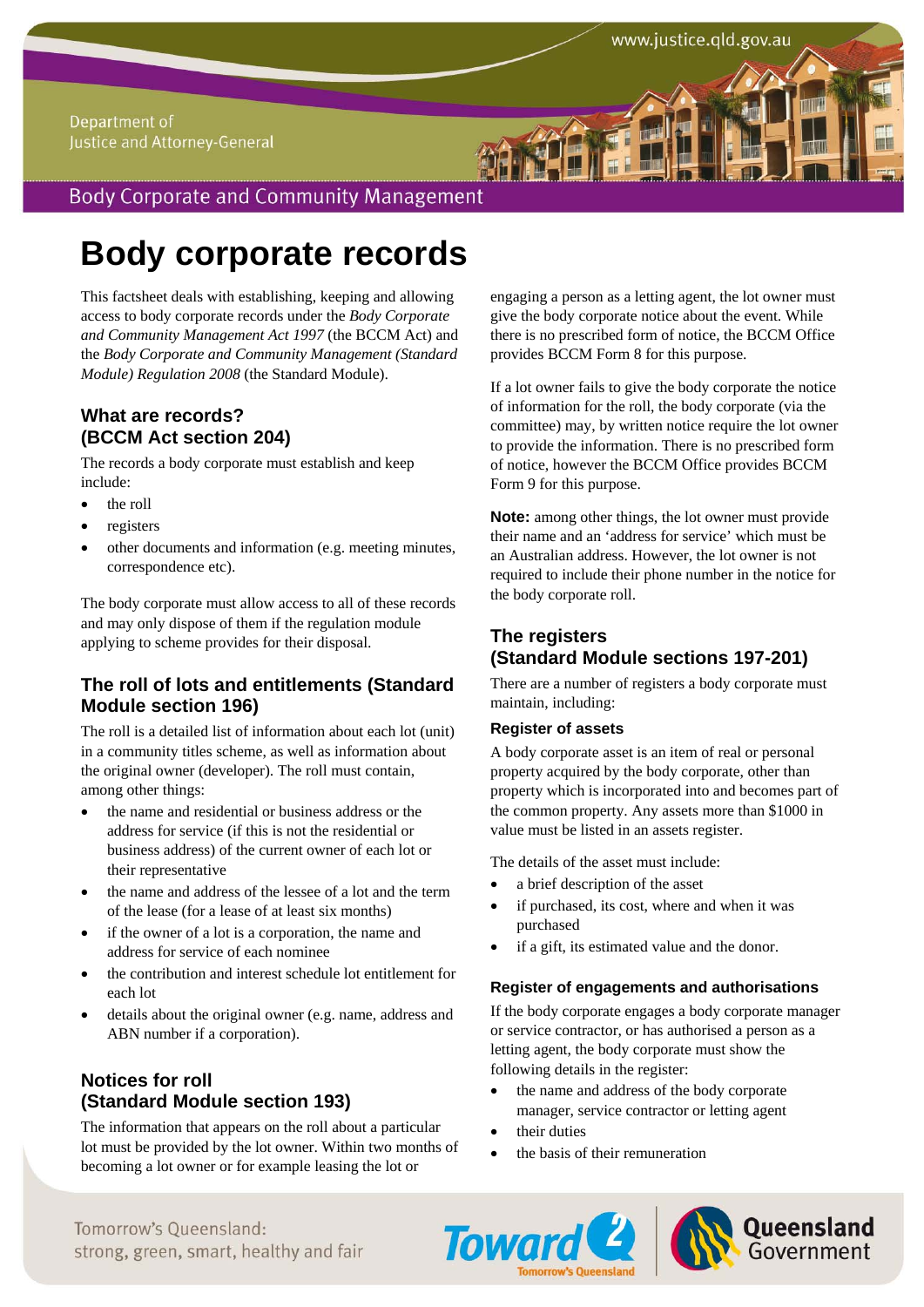- the term
- the body corporate manager's authorised powers
- an original copy of the contract.

#### **Register of common property authorisations**

The details of any authorisation to a service contractor or letting agent to occupy the common property, or to a lot owner to make improvements to the common property, must be included in the register, including the following:

- when the resolution giving the authorisation was passed
- a description of the authorised area of common property
- any conditions stated in the authorisation.

#### **Register of exclusive use allocations**

The body corporate may from time to time at the general meeting, allocate areas of common property under an exclusive use by-law to particular lots. The details of each allocation authorised by an exclusive use by-law must be included in the register and must state:

- the relevant exclusive use by-law
- the relevant area of common property
- the lot that has the benefit of the exclusive use.

#### **Register of reserved issues**

The body corporate may, by ordinary resolution, restrict the committee from making particular decisions. Known as reserved issues, the body corporate must keep a register of issues that have been reserved for decision by ordinary resolution of the body corporate.

The register must include:

- a description of the issue; and
- the date of the ordinary resolution reserving the issue.

The notice of the annual general meeting must be accompanied by a copy of the register of reserved issues.

## **Documents and information (Standard Module section 202)**

In addition to the rolls and registers, the body corporate must keep certain documents and information, including:

- general meeting material including:
	- the notices calling for committee nominations
	- proxy appointment documents
	- general meeting notices, including the agenda, written voting papers, and other attachments
	- completed voting papers and completed ballot papers for committee elections
	- voting tally-sheets for motions and election ballots
	- minutes of each general meeting
- committee meeting material including:
	- notices of meetings, including the agendas for meetings
- committee member proxy appointment documents
- notices for resolutions to be passed other than at a committee meeting, and the responses of committee members
- notices of opposition to committee resolutions
- minutes of each committee meeting
- full and accurate record of each motion voted on other than at a committee meeting.
- accounting records and statements of account for each financial year
- reconciliation statements
- each policy of insurance
- correspondence received and sent by the body corporate
- orders made against the body corporate, or in relation to the scheme, by a judicial or administrative authority.

## **Access to records (BCCM Act section 205)**

A person with an interest in the body corporate has a right to inspect any body corporate records, obtain a copy of any record kept by the body corporate, and obtain a certificate which gives financial and other information about a lot in the scheme.

A person has an interest in the body corporate if that person is:

- the owner, or mortgagee, of a lot included in the scheme
- the buyer of a lot included in the scheme
- another person who satisfies the body corporate of a proper interest in the information sought
- the agent of an above mentioned person.

A request for information from the body corporate records must be in writing and must be accompanied by the fee prescribed by the regulation module (Standard Module section 205).

**Note:** committee members must be given reasonable access, without payment of a fee.

The body corporate can not impose additional charges or fees when providing information. If under their agreement, a body corporate manager requires the payment of additional fees for providing information, this is a matter between the body corporate and the manager. The interested person being provided the information is only required to pay a fee in accordance with the regulations.